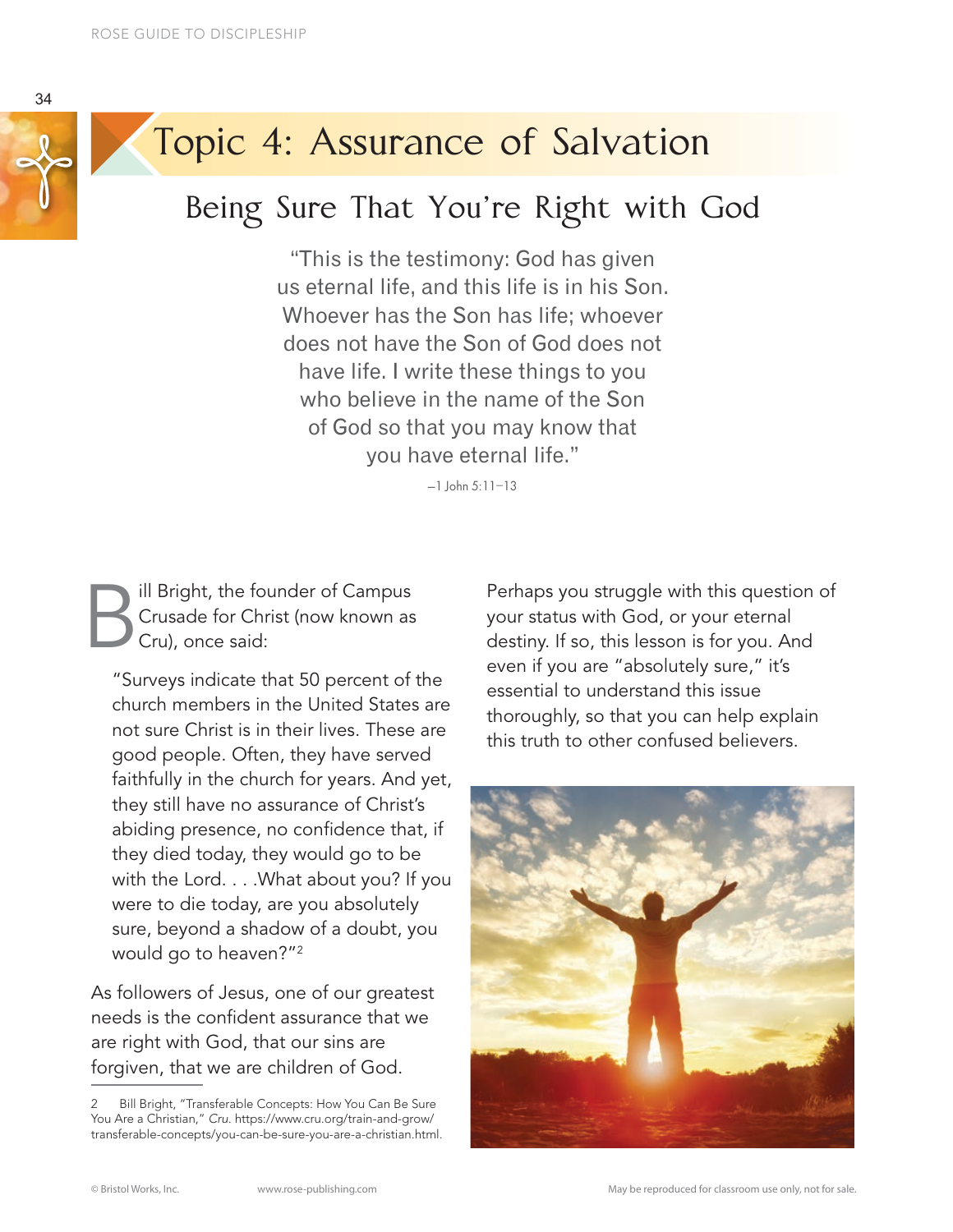## Five Common Reasons Christians Doubt their Salvation

| Reason                                        | The Doubt                                                                                                                                                                                                                                                                                                                                                                                                                                                                            | The Truth                                                                                                                                                                                                                                                                                                                      |
|-----------------------------------------------|--------------------------------------------------------------------------------------------------------------------------------------------------------------------------------------------------------------------------------------------------------------------------------------------------------------------------------------------------------------------------------------------------------------------------------------------------------------------------------------|--------------------------------------------------------------------------------------------------------------------------------------------------------------------------------------------------------------------------------------------------------------------------------------------------------------------------------|
| #1: Fluctuating<br>feelings                   | Many people experience a delighted sense<br>of freedom and closeness with God when<br>first understanding and embracing the good<br>news of Jesus. Typically, however, this joy<br>fades away. And for many that sense of God's<br>nearness also fades away. Without these<br>feelings to assure them, they question if<br>anything happened at all.                                                                                                                                 | <b>Following Christ involves learning</b><br>to live by what God says is true<br>(faith), not by what seems to be<br>true (our feelings).<br>See Romans 1:17; 2 Corinthians 5:7;<br>and Galatians 2:20 for more on<br>living by faith.                                                                                         |
| #2: Struggles<br>in life                      | Some new Christians mistakenly assume<br>that receiving Christ will bring an end to their<br>worldly troubles (e.g., medical, financial,<br>occupational, etc.). When their problems don't<br>go away, they wonder if their salvation is real.                                                                                                                                                                                                                                       | Nowhere does the Bible guarantee<br>an easy life for God's people. In<br>fact, it suggests just the opposite<br>is true. As C. S. Lewis said, "If you<br>want a religion to make you feel<br>really comfortable, I certainly don't<br>recommend Christianity."3                                                                |
| #3: Falling back<br>into sin or old<br>habits | Salvation (i.e., the new birth-John 3) means<br>we receive new life, new standing with God,<br>a new nature, a new identity, new desires,<br>and new power. We are new creations<br>(2 Corinthians 5:17)! And yet we still have an<br>unredeemed human nature, we live in a fallen<br>world filled with temptation, and our minds are<br>not yet fully renewed. We remain vulnerable<br>to sinful impulses. And when we yield to them,<br>we doubt that we have become "new" at all. | Our failures don't suggest we're<br>not believers; they indicate our<br>continuing need for Jesus. Regret<br>over sin and the desire to change<br>show that you are God's child.<br>We won't be perfect in this life<br>(Philippians 1:6), but we can expect<br>to make progress as we walk by the<br>Spirit (Galatians 5:16). |
| #4: Attacks by<br>the evil one                | When we stumble and fall, we hear a voice<br>in our head that tells us "A true child of God<br>would never do such a thing," "See there,<br>your heart isn't really changed!" or similarly<br>condemning statements.                                                                                                                                                                                                                                                                 | That condemning voice we hear is<br>not God's voice-it's the voice of<br>the enemy, Satan, the father of lies<br>(John 8:44). Satan seizes every<br>opportunity to attack us (Ephesians<br>6:16). Take up your shield of faith<br>and ignore that voice!                                                                       |
| #5: Losing sight<br>of grace                  | Legalism is the devilish lie that we are<br>responsible to live good lives and thereby<br>"maintain our salvation." This system of<br>"works righteousness" denies God's grace and<br>asserts that we can earn salvation through our<br>good deeds. When we know we haven't been<br>good enough, we doubt our standing with God.                                                                                                                                                     | The gospel of grace says that<br>we didn't do anything to earn or<br>deserve salvation and we can't do<br>anything to preserve right standing<br>with God. (Galatians 3:2-3).<br>Instead, we trust in a grace that is<br>freely given (Ephesians 2:8-9).                                                                       |

3 C. S. Lewis, *God in the Dock*, (Grand Rapids, MI: Wm. B. Eerdman Publishing Co., 1970).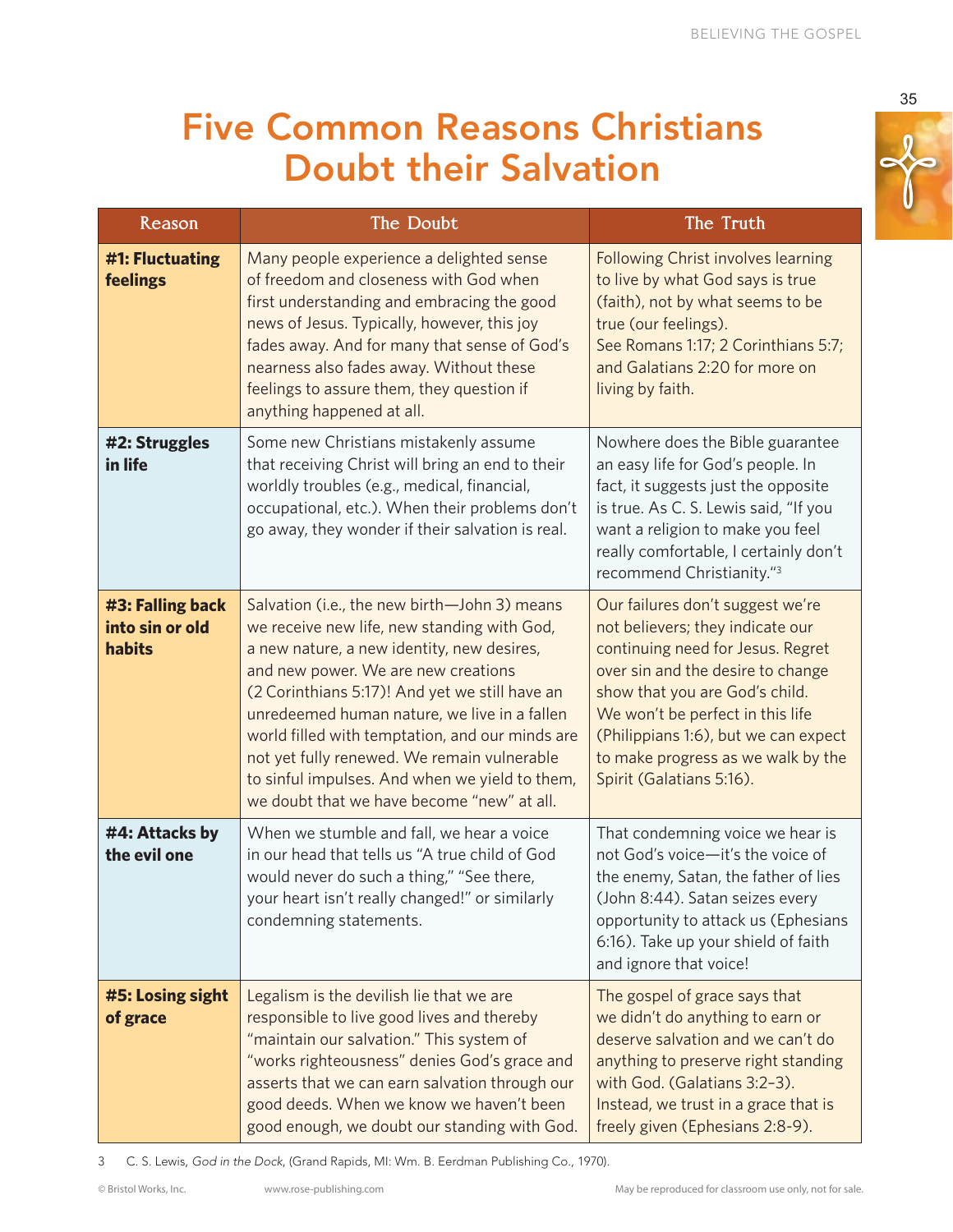



# Bible Study

1. What are some typical responses when people are asked if they know *for sure* that they are right with God and destined to spend eternity with him?

- 2. Look closely at these verses:
	- $\blacktriangleright$  "This is the testimony: God has given us eternal life, and this life is in his Son" (1 John 5:11).
	- ▶ "For the wages of sin is death, but the gift of God is eternal life in Christ Jesus our Lord" (Romans 6:23).
	- ▶ "For it is by grace you have been saved, through faith—and this is not from yourselves, it is the gift of God—not by works, so that no one can boast" (Ephesians 2:8–9).
	- a. What do these verses say about salvation and eternal life?

- b. These verses contrast the idea of a *gift* with that of a *wage* you earn. How would you explain the difference between these two concepts?
- c. Why is it important that the Bible says salvation is a gift? What does this mean in your own life? Have you ever tried to "earn" God's grace? Explain.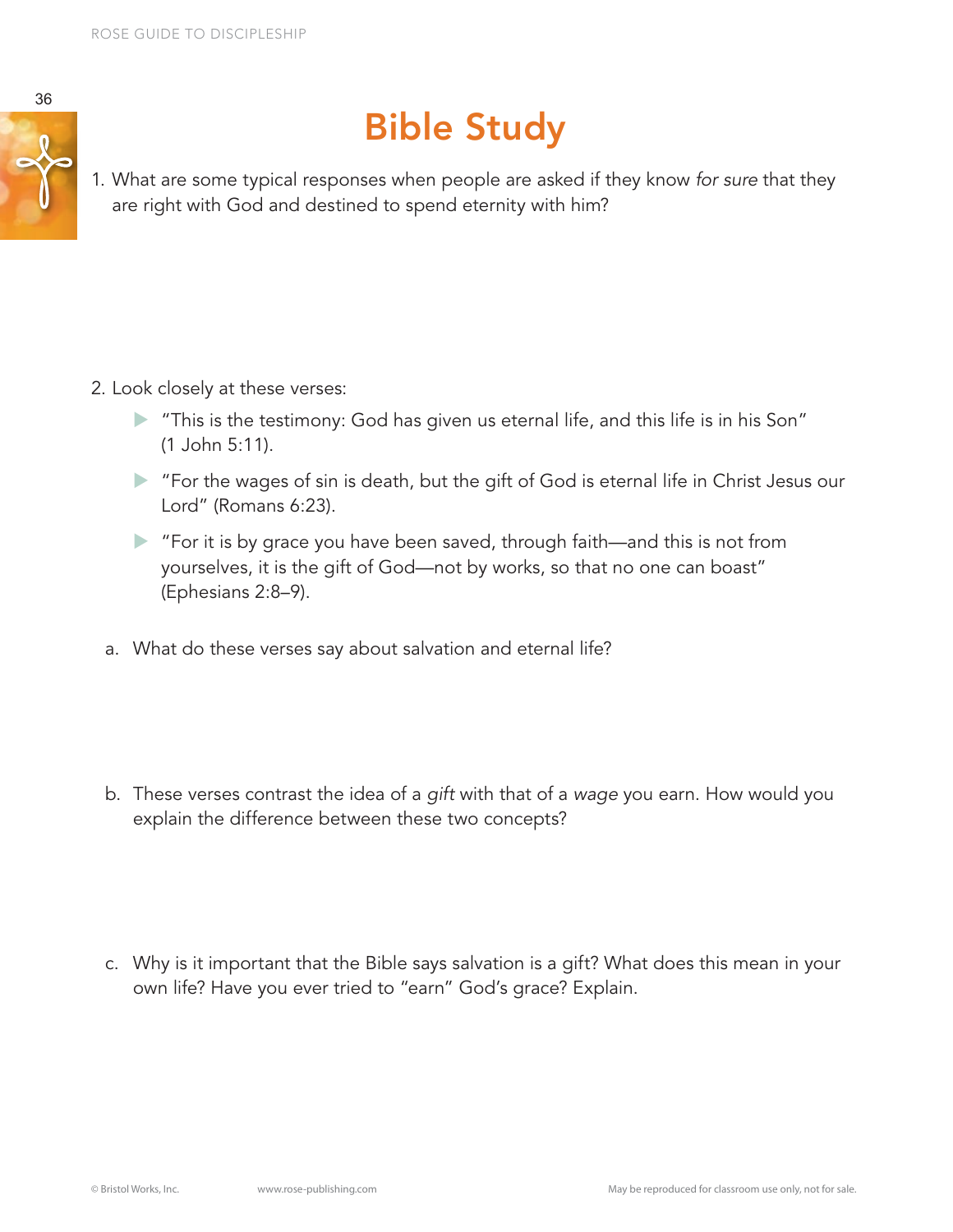- 3. Now take a moment to examine these verses:
	- So Jesus, in speaking about himself: "I am the way and the truth and the life. No one comes to the Father except through me" (John 14:6).
	- $\blacktriangleright$  Jesus, while praying: "Now this is eternal life: that they know you, the only true God, and Jesus Christ, whom you have sent" (John 17:3).
	- $\blacktriangleright$  The apostle Peter, in preaching about Jesus: "Salvation is found in no one else, for there is no other name under heaven given to mankind by which we must be saved" (Acts 4:12).
	- The apostle John, in writing about Jesus, the Son of God: "He who has the Son has life; he who does not have the Son of God does not have life" (1 John 5:12).
	- a. What do these verses say about the source of eternal life?

b. In light of these passages, how do you respond to commonly heard statements like: "I believe there are many ways to God" or "It doesn't really matter *what* you believe as long as you are sincere" or "It is narrow and arrogant for Christians to claim that Jesus is the only way to God!"?

c. Why do you think people have a hard time understanding and accepting that salvation cannot be earned through good works, but is found only in Jesus?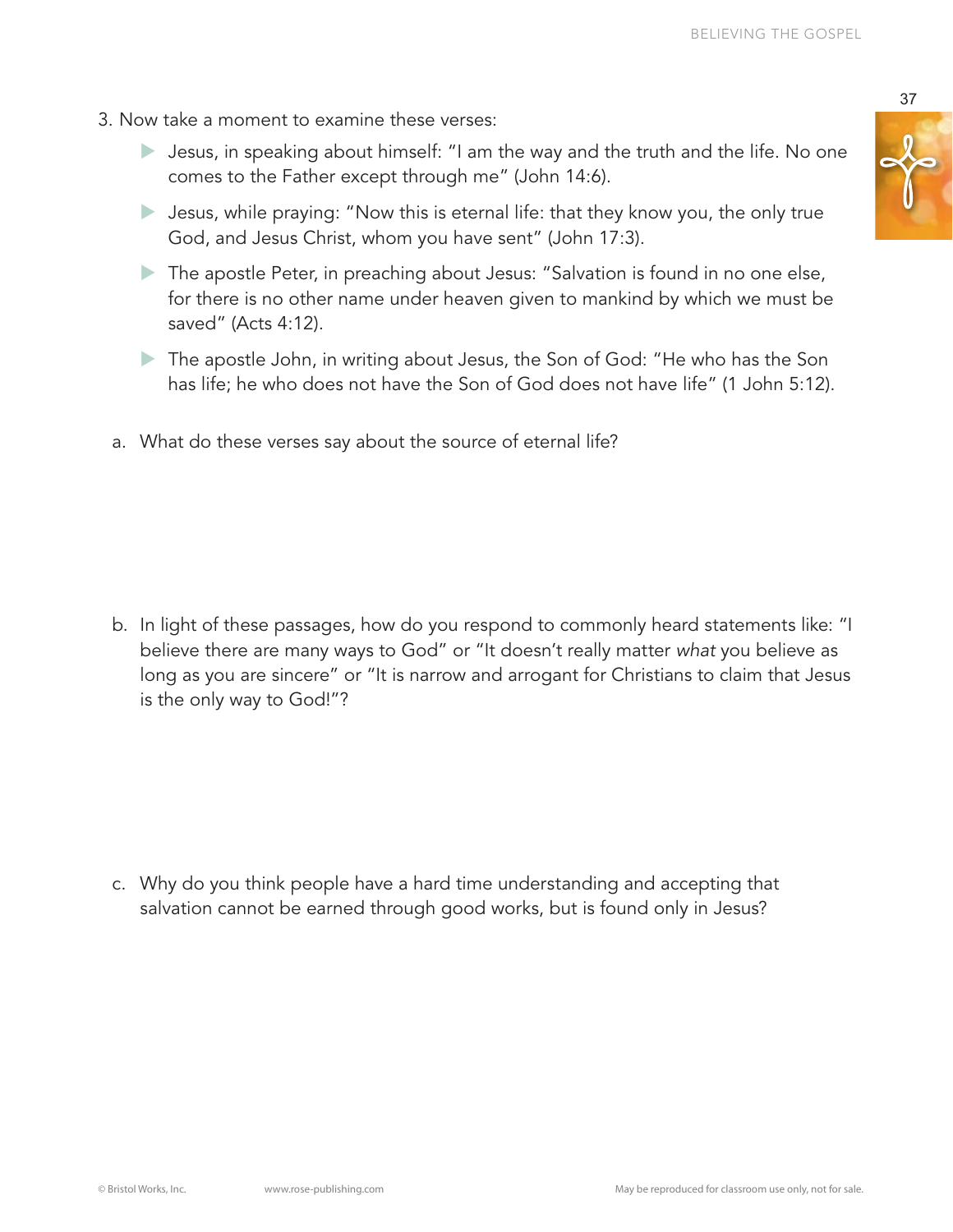- 4. Carefully read these verses:
	- X "I write these things to you who believe in the name of the Son of God so that you may know that you have eternal life" (1 John 5:13).
	- $\triangleright$  "Very truly I tell you, whoever hears my word and believes him who sent me has eternal life and will not be judged but has crossed over from death to life" (John 5:24).
	- a. What does it mean to believe in Christ?

b. What does John 5:24 mean when it says that we will have "crossed over from death to life"? What kind of life transformation might we see?

c. If we put our trust in Christ, what can we be absolutely sure about? (Hint: Re-read 1 John 5:13.)

d. If you were to die, and God were to say to you, "Why should I let you into heaven?" what would be a good biblical response based on your study here?